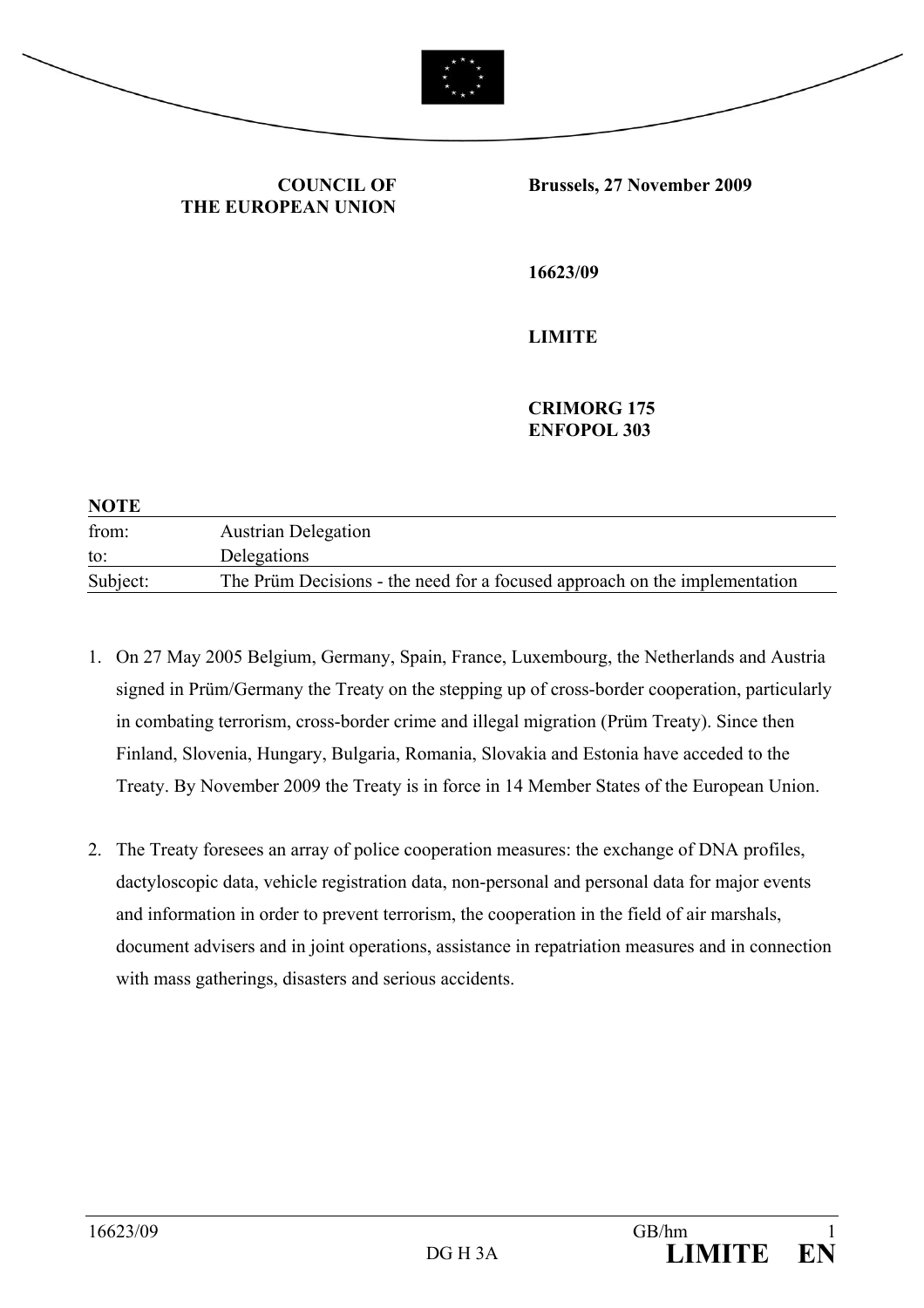- 3. Among the most powerful provisions are the automated searching and comparison of DNA profiles and the automated searching of dactyloscopic data and vehicle registration data. For these provisions sophisticated and comprehensive legal, administrative and technical solutions have been developed. By November 2009 the following Contracting Parties of the Prüm Treaty have become operational for these provisions:
	- *For DNA profiles*: Germany, Spain, France, Luxembourg, the Netherlands, Austria, Finland, Slovenia, Bulgaria and Romania.
	- *For dactyloscopic data*: Germany, Spain, Luxembourg, Austria, and Slovenia.
	- *For vehicle registration* data: Belgium, Germany, Spain, France, Luxembourg, the Netherlands and Austria
- 4. The following figures for Austria prove how successful the Treaty is. By 9 November 2009 Austria had the following hits/requests under the Prüm Treaty:
	- *For DNA profiles (operational since 5 December 2006)*: **6930** hits
	- *For dactyloscopic data profiles (operational since 29 May 2007)*: **2490** hits
	- *For vehicle registration data profiles (operational since 18 September 2008):* **614** requests from Austria to other Contracting Parties; **6820** requests from other Contracting Parties to Austria
- 5. The success of the Prüm Treaty convinced all Member States of the European Union. Therefore within one and a half year the Council adopted two Decisions, transferring relevant parts of the Prüm Treaty into the legal framework of the European Union:
	- Council Decision 2008/615/JHA of 23 June 2008 on the stepping up of cross-border cooperation, particularly terrorism and cross-border crime;
	- Council Decision 2008/616/JHA of 23 June 2008 on the implementation of the Decision 2008/615/JHA of 23 June 2008 on the stepping up of cross-border cooperation, particularly terrorism and cross-border crime.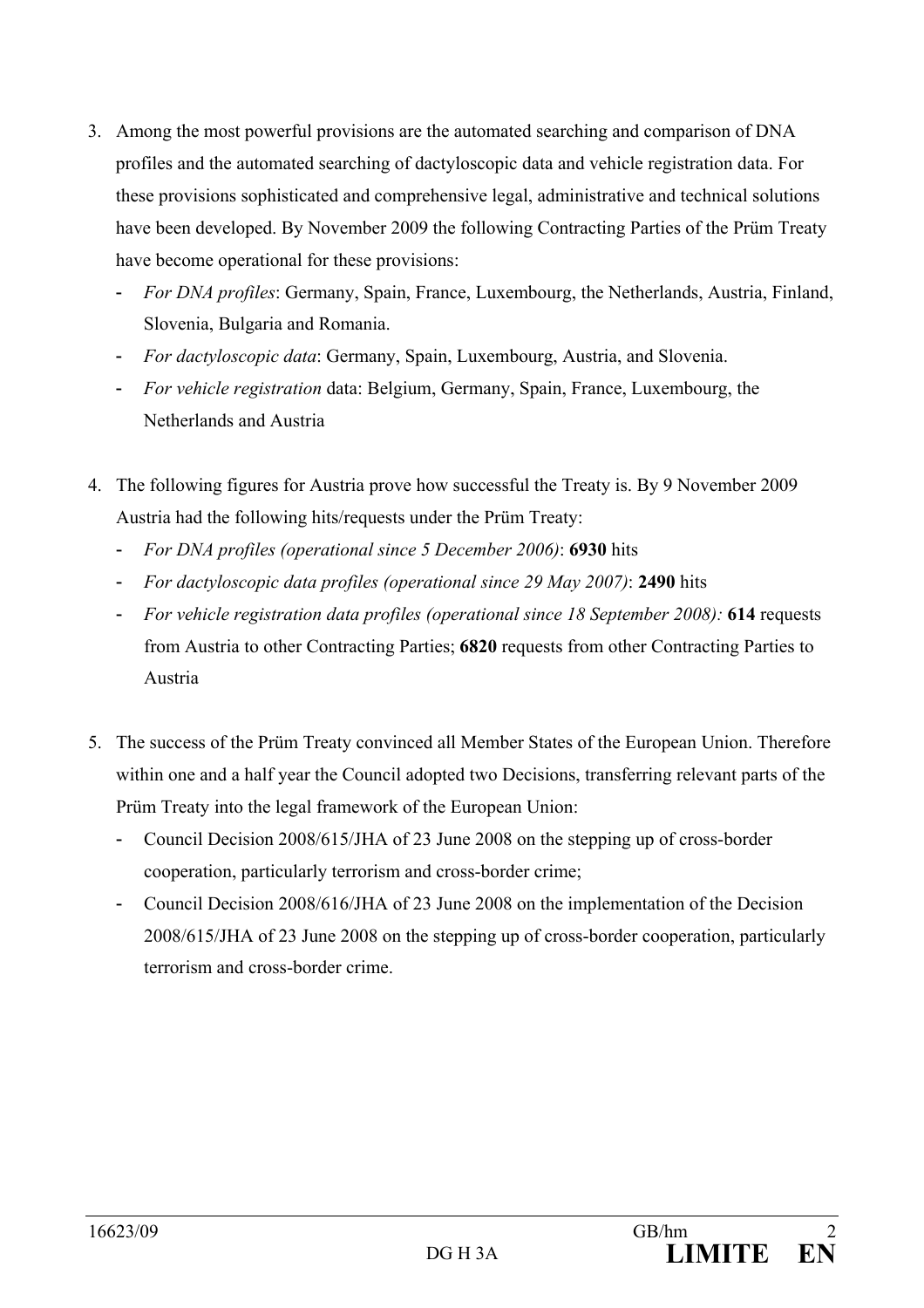The Council Decision 2008/615/JHA of 23 June 2008 foresees in Article 36 that the Member States shall take the necessary measures to comply with the provision of the Decision

- for the supply of non-personal and personal data for major events, the supply of information in order to prevent terrorist offences, joint operations and assistance in connection with mass gatherings, disaster and serious accidents **by 26 August 2009**;
- for the exchange of DNA profiles, dactyloscopic data and vehicle registration data by **26 August 2011**.
- 6. On EU level COREPER has tasked the Ad Hoc Group on Information Exchange with the implementation of the Prüm Decisions in particular with regard to DNA profiles, dactyloscopic data and vehicle registration data. Three sub groups on these subjects have been established to tackle the technical aspects of the implementation. The Ad Hoc Group has drawn up questionnaires and procedures for the preparation of Council Decision 2008/JHA/615 according to Article 25 (2) thereof. Therefore all legal requirements for the full use of the Prüm Decisions on the EU level are in place.

Furthermore is was agreed, that non-operational Member States should ask operational Member States for support as partners in the technical implementation and for pilot runs and study visits as foreseen by the procedures.

- 7. On national level the implementation of the Prüm Decisions in particular for the exchange of DNA profiles, dactyloscopic data and vehicle registration data requires comprehensive and extensive efforts. This includes e.g.:
	- The legal implementation of the Decisions according to the Member States' constitutional requirements;
	- The allocation of human and financial resources for the implementation and the running of the Prüm systems;
	- The designation of national contact points;
	- The preparation of instructions/manuals for the use of the new legal instruments;
	- The training of staff;
	- The raising of awareness on the new instruments in the law enforcement community;
	- The adaptation of the national databases and workflows in line with the Prüm requirements.

The implementation of the Prüm Decisions is a multidisciplinary task requiring the cooperation of legal, forensic and technical experts.